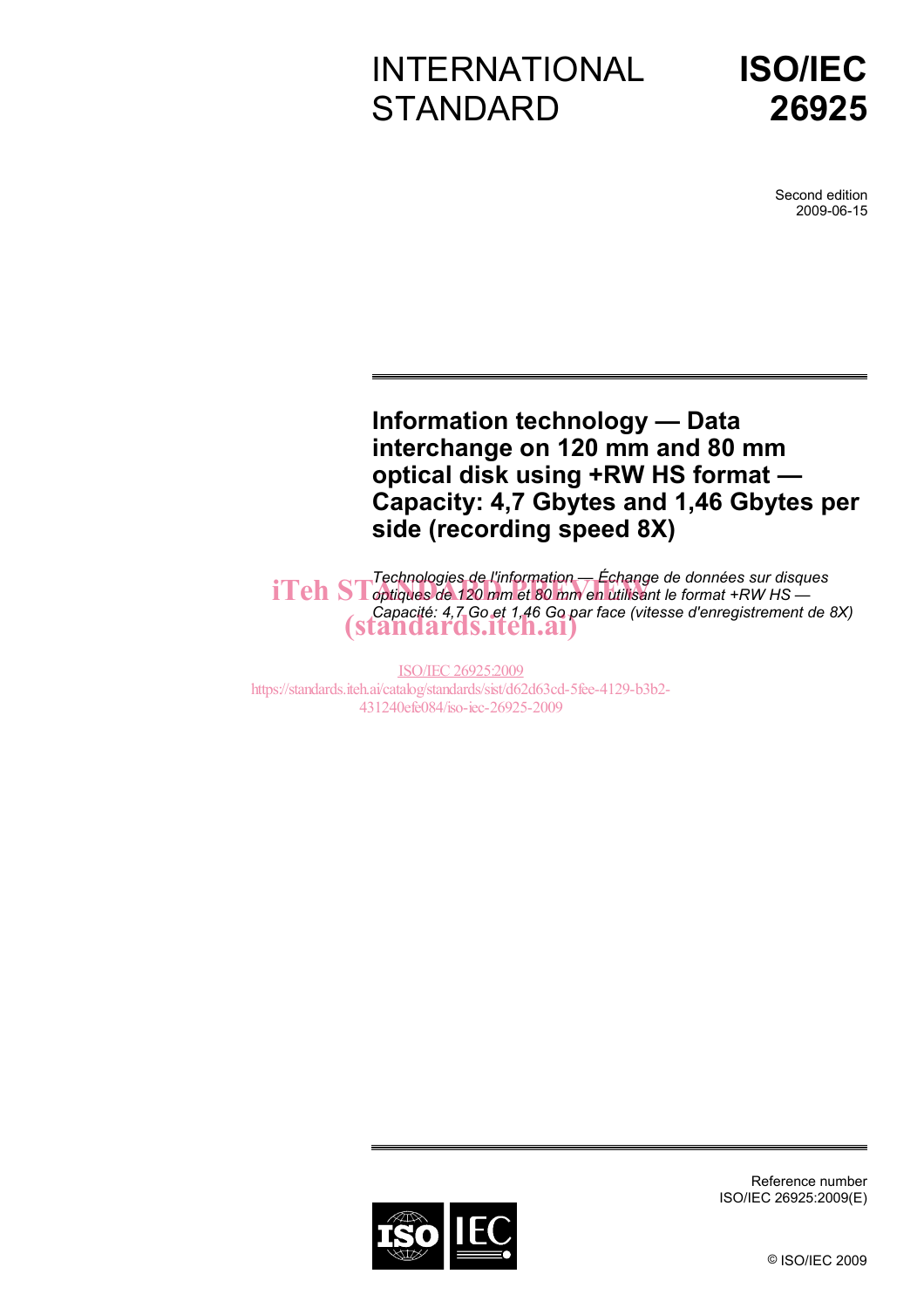#### **PDF disclaimer**

This PDF file may contain embedded typefaces. In accordance with Adobe's licensing policy, this file may be printed or viewed but shall not be edited unless the typefaces which are embedded are licensed to and installed on the computer performing the editing. In downloading this file, parties accept therein the responsibility of not infringing Adobe's licensing policy. The ISO Central Secretariat accepts no liability in this area.

Adobe is a trademark of Adobe Systems Incorporated.

Details of the software products used to create this PDF file can be found in the General Info relative to the file; the PDF-creation parameters were optimized for printing. Every care has been taken to ensure that the file is suitable for use by ISO member bodies. In the unlikely event that a problem relating to it is found, please inform the Central Secretariat at the address given below.

## iTeh STANDARD PREVIEW (standards.iteh.ai)

ISO/IEC 26925:2009 https://standards.iteh.ai/catalog/standards/sist/d62d63cd-5fee-4129-b3b2- 431240efe084/iso-iec-26925-2009



#### **COPYRIGHT PROTECTED DOCUMENT**

#### © ISO/IEC 2009

All rights reserved. Unless otherwise specified, no part of this publication may be reproduced or utilized in any form or by any means, electronic or mechanical, including photocopying and microfilm, without permission in writing from either ISO at the address below or ISO's member body in the country of the requester.

ISO copyright office Case postale 56 • CH-1211 Geneva 20 Tel. + 41 22 749 01 11 Fax + 41 22 749 09 47 E-mail copyright@iso.org Web www.iso.org

Published in Switzerland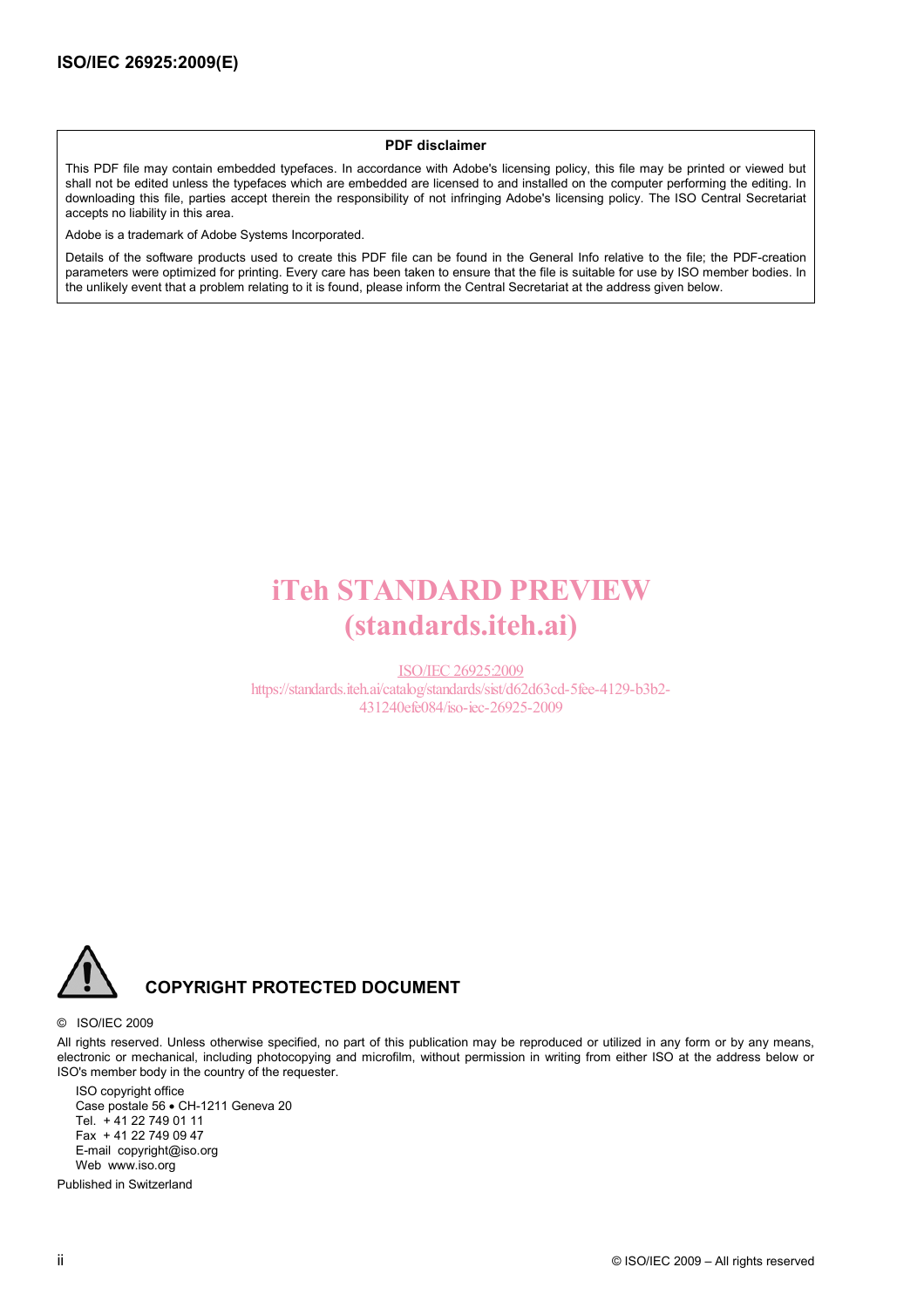## **Contents**

| 1                                                                                    |  |
|--------------------------------------------------------------------------------------|--|
| 2<br>2.1<br>2.2<br>2.3<br>2.4                                                        |  |
| 3                                                                                    |  |
| 4                                                                                    |  |
| 5<br>5.1<br>5.2                                                                      |  |
| 6                                                                                    |  |
| 7                                                                                    |  |
| 8<br>8.1<br>8.1.1<br>8.1.2<br>8.1.3<br>8.1.4<br>8.2<br>8.3                           |  |
| 9<br>9.1<br>9.2<br>9.3<br>9.4<br>9.5<br>9.6<br>9.7<br>9.8<br>9.8.1<br>9.8.2<br>9.8.3 |  |
| 10<br>10.1<br>10.2<br>10.3<br>10.4<br>10.5<br>10.6<br>10.7<br>10.8<br>10.9<br>11     |  |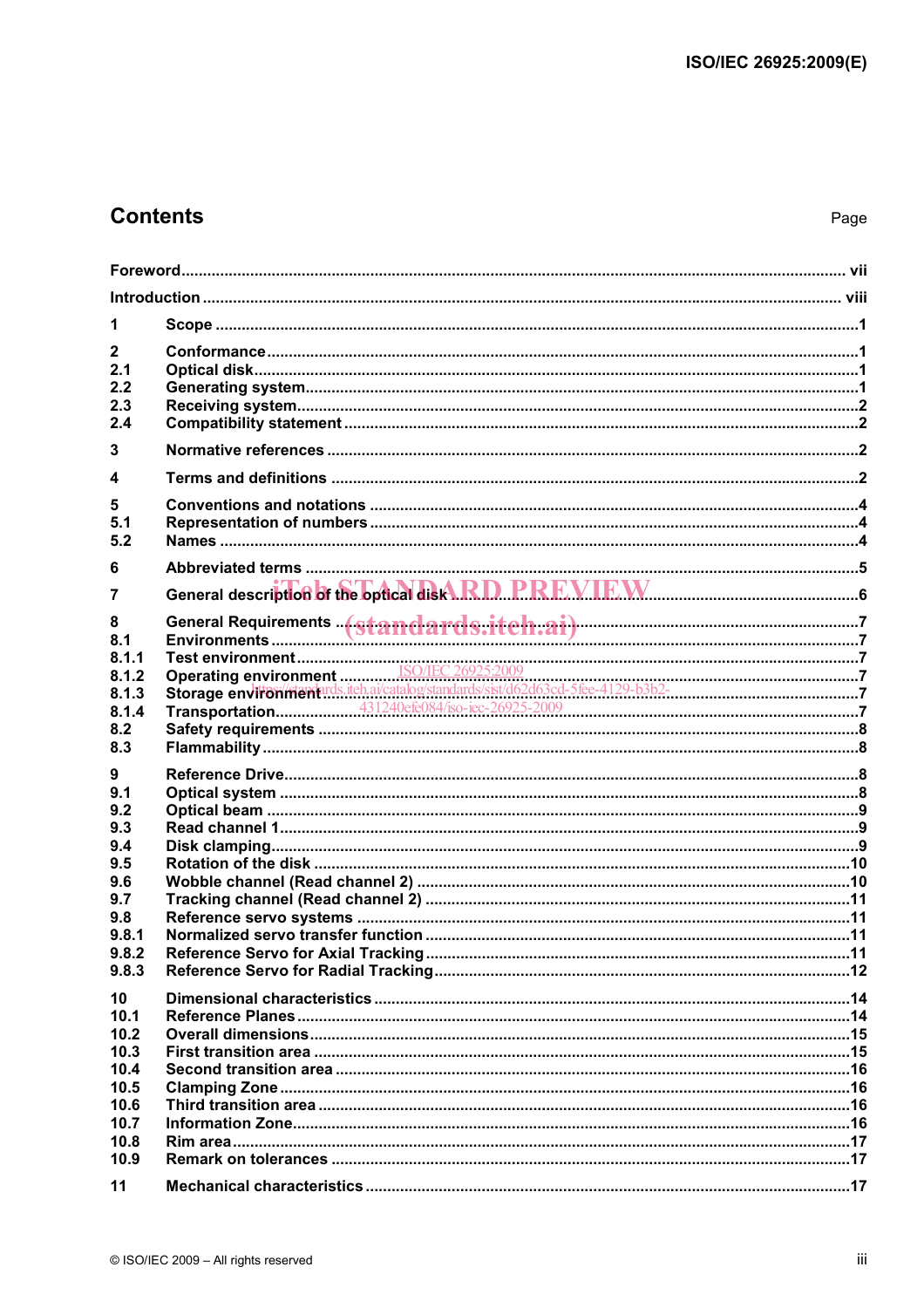| 11.1   |                                                      |  |
|--------|------------------------------------------------------|--|
| 11.2   |                                                      |  |
| 11.3   |                                                      |  |
| 11.4   |                                                      |  |
| 11.4.1 |                                                      |  |
| 11.4.2 |                                                      |  |
| 11.5   |                                                      |  |
| 11.5.1 |                                                      |  |
| 11.5.2 |                                                      |  |
| 12     |                                                      |  |
| 12.1   |                                                      |  |
| 12.2   |                                                      |  |
| 12.3   |                                                      |  |
| 12.4   |                                                      |  |
| 12.5   |                                                      |  |
|        |                                                      |  |
| 13     |                                                      |  |
| 13.1   |                                                      |  |
| 13.1.1 |                                                      |  |
| 13.1.2 |                                                      |  |
| 13.1.3 |                                                      |  |
| 13.1.4 |                                                      |  |
| 13.2   |                                                      |  |
| 13.3   |                                                      |  |
| 13.4   |                                                      |  |
| 13.5   | Modulation and NRZI conversion TANDARD PREVIEW EW 25 |  |
| 13.6   |                                                      |  |
| 13.7   |                                                      |  |
| 13.7.1 |                                                      |  |
| 13.8   |                                                      |  |
| 14     |                                                      |  |
| 14.1   |                                                      |  |
| 14.2   |                                                      |  |
| 14.3   |                                                      |  |
| 14.4   |                                                      |  |
| 14.4.1 |                                                      |  |
| 14.4.2 |                                                      |  |
|        |                                                      |  |
| 15     |                                                      |  |
| 16     |                                                      |  |
| 16.1   |                                                      |  |
|        |                                                      |  |
| 17     |                                                      |  |
| 17.1   |                                                      |  |
| 17.2   |                                                      |  |
| 17.3   |                                                      |  |
| 17.4   |                                                      |  |
| 17.5   |                                                      |  |
| 17.6   |                                                      |  |
| 17.7   |                                                      |  |
| 17.8   |                                                      |  |
| 17.9   |                                                      |  |
| 17.10  |                                                      |  |
| 17.11  |                                                      |  |
|        |                                                      |  |
|        |                                                      |  |
|        |                                                      |  |
| 17.12  |                                                      |  |
|        |                                                      |  |
| 18     |                                                      |  |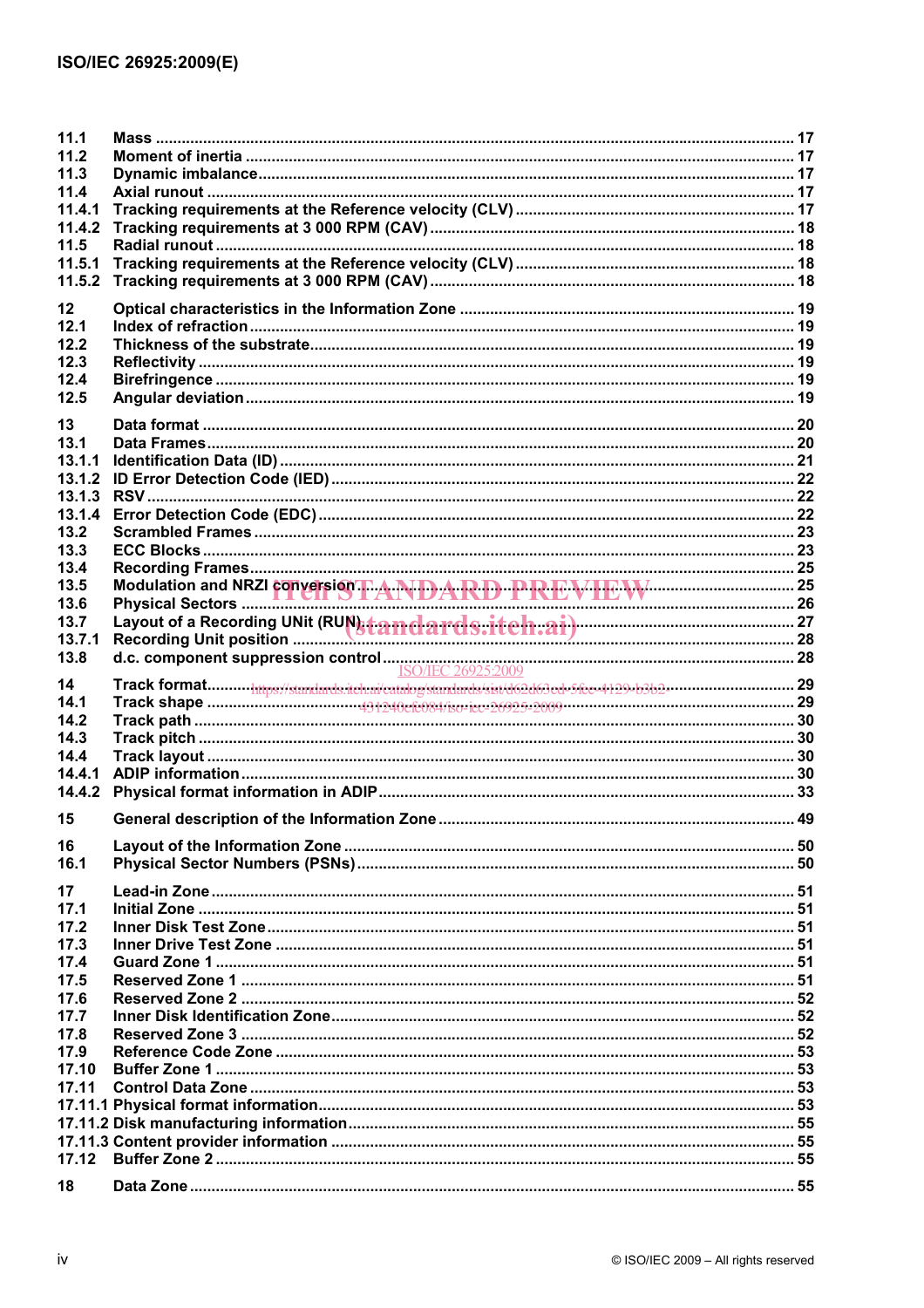| 19               |                                                                                                                                                                                                                                |  |
|------------------|--------------------------------------------------------------------------------------------------------------------------------------------------------------------------------------------------------------------------------|--|
| 19.1             |                                                                                                                                                                                                                                |  |
| 19.2             |                                                                                                                                                                                                                                |  |
| 19.3             |                                                                                                                                                                                                                                |  |
| 19.4<br>19.5     |                                                                                                                                                                                                                                |  |
| 19.6             |                                                                                                                                                                                                                                |  |
| 19.7             |                                                                                                                                                                                                                                |  |
|                  |                                                                                                                                                                                                                                |  |
| 20               |                                                                                                                                                                                                                                |  |
| 21               |                                                                                                                                                                                                                                |  |
| 21.1             |                                                                                                                                                                                                                                |  |
| 21.1.1           |                                                                                                                                                                                                                                |  |
| 21.2             |                                                                                                                                                                                                                                |  |
| 21.2.1           |                                                                                                                                                                                                                                |  |
| 21.2.2<br>21.2.3 |                                                                                                                                                                                                                                |  |
| 21.2.4           |                                                                                                                                                                                                                                |  |
| 21.3             |                                                                                                                                                                                                                                |  |
|                  |                                                                                                                                                                                                                                |  |
| 22               |                                                                                                                                                                                                                                |  |
| 22.1             |                                                                                                                                                                                                                                |  |
| 22.2             |                                                                                                                                                                                                                                |  |
| 22.3             |                                                                                                                                                                                                                                |  |
| 23               |                                                                                                                                                                                                                                |  |
| 24               | Method of testing ch STANDARD PREVIEW                                                                                                                                                                                          |  |
| 24.1             |                                                                                                                                                                                                                                |  |
| 24.2             |                                                                                                                                                                                                                                |  |
| 24.2.1           |                                                                                                                                                                                                                                |  |
| 24.2.2           |                                                                                                                                                                                                                                |  |
| 24.2.3           | Read channels. Wetworked at the microtrap or standard at a take of contract the substandard contract on the standard contract of the standard contract of the standard standard contract of the standard contract of the stand |  |
| 24.2.4           |                                                                                                                                                                                                                                |  |
| 24.3             |                                                                                                                                                                                                                                |  |
| 25               |                                                                                                                                                                                                                                |  |
| 25.1             |                                                                                                                                                                                                                                |  |
| 25.2             |                                                                                                                                                                                                                                |  |
| 25.3             |                                                                                                                                                                                                                                |  |
| 25.4             |                                                                                                                                                                                                                                |  |
| 25.5             |                                                                                                                                                                                                                                |  |
| 26               |                                                                                                                                                                                                                                |  |
| 26.1             |                                                                                                                                                                                                                                |  |
| 26.2             |                                                                                                                                                                                                                                |  |
| 26.2.1<br>26.2.2 |                                                                                                                                                                                                                                |  |
| 26.2.3           |                                                                                                                                                                                                                                |  |
| 26.2.4           |                                                                                                                                                                                                                                |  |
| 26.2.5           |                                                                                                                                                                                                                                |  |
| 26.3             |                                                                                                                                                                                                                                |  |
| 26.3.1           |                                                                                                                                                                                                                                |  |
| 26.3.2           |                                                                                                                                                                                                                                |  |
| 26.4             |                                                                                                                                                                                                                                |  |
| 27               |                                                                                                                                                                                                                                |  |
| 27.1             |                                                                                                                                                                                                                                |  |
| 27.2             |                                                                                                                                                                                                                                |  |
| 27.2.1           |                                                                                                                                                                                                                                |  |
| 27.2.2           |                                                                                                                                                                                                                                |  |
| 27.2.3           |                                                                                                                                                                                                                                |  |
| 27.2.4           |                                                                                                                                                                                                                                |  |
|                  |                                                                                                                                                                                                                                |  |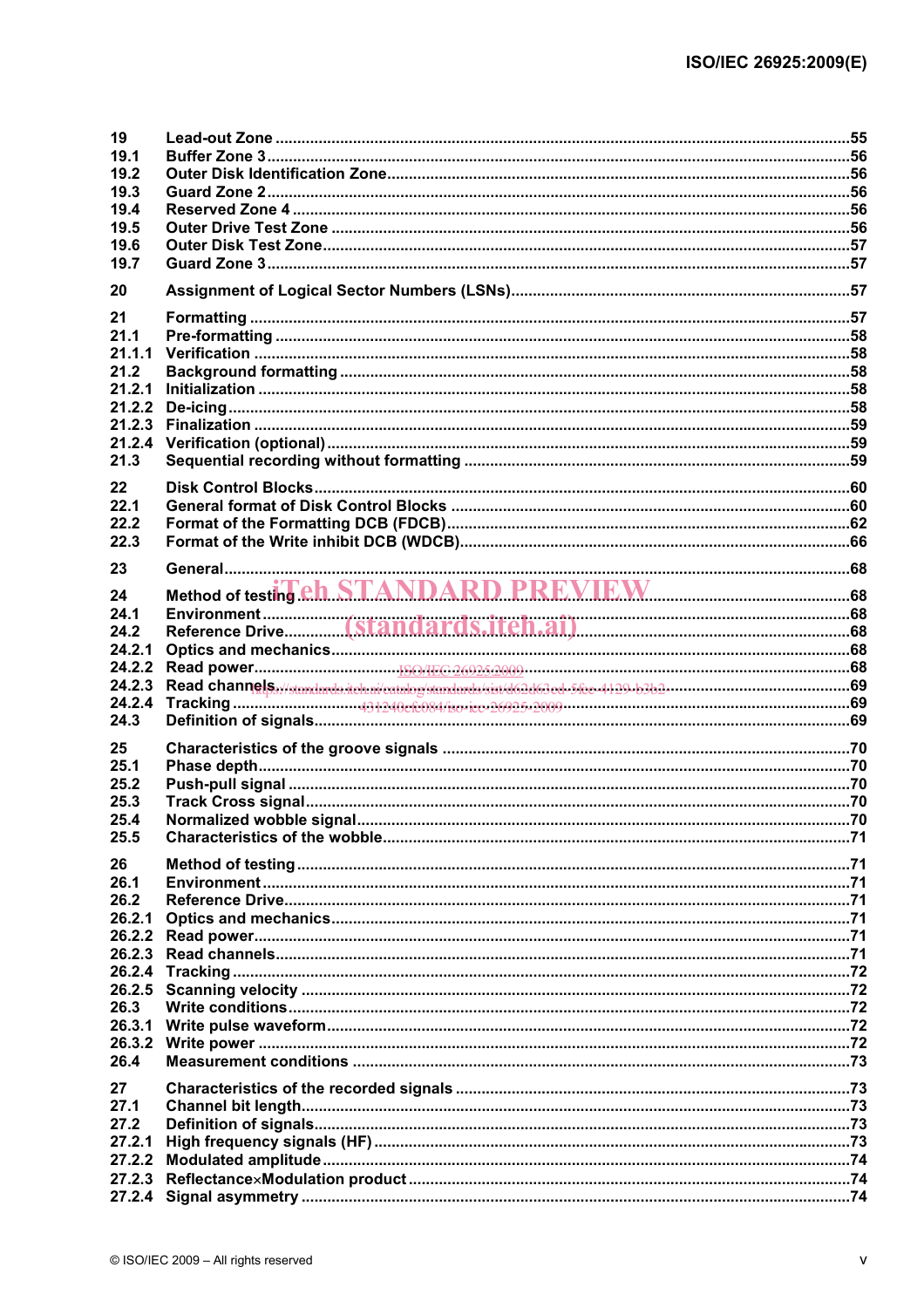| 27.2.5<br>27.2.6                                                                          |    |
|-------------------------------------------------------------------------------------------|----|
| 27.2.7                                                                                    |    |
| 27.3                                                                                      |    |
| 28                                                                                        |    |
| 28.1<br>28.1.1                                                                            |    |
| 28.2                                                                                      |    |
| 28.2.1<br>28.2.2                                                                          |    |
| 28.2.3                                                                                    |    |
|                                                                                           |    |
| 28.2.6                                                                                    |    |
| 29                                                                                        |    |
| 29.1                                                                                      |    |
|                                                                                           |    |
| 30<br>30.1                                                                                |    |
| 30.2                                                                                      |    |
| 30.2.1                                                                                    |    |
| 30.2.2<br>30.2.3                                                                          |    |
|                                                                                           |    |
|                                                                                           |    |
| 31                                                                                        |    |
| 31.1<br>31.2                                                                              |    |
| <b>ISO/IEC 26925:2009</b>                                                                 |    |
|                                                                                           |    |
|                                                                                           |    |
|                                                                                           |    |
|                                                                                           |    |
| Annex F (normative) Measurement of the differential phase tracking error                  | 96 |
|                                                                                           |    |
|                                                                                           |    |
|                                                                                           |    |
|                                                                                           |    |
|                                                                                           |    |
|                                                                                           |    |
|                                                                                           |    |
|                                                                                           |    |
|                                                                                           |    |
|                                                                                           |    |
| Annex Q (informative) Values to be Implemented in Existing and Future Specifications  130 |    |
|                                                                                           |    |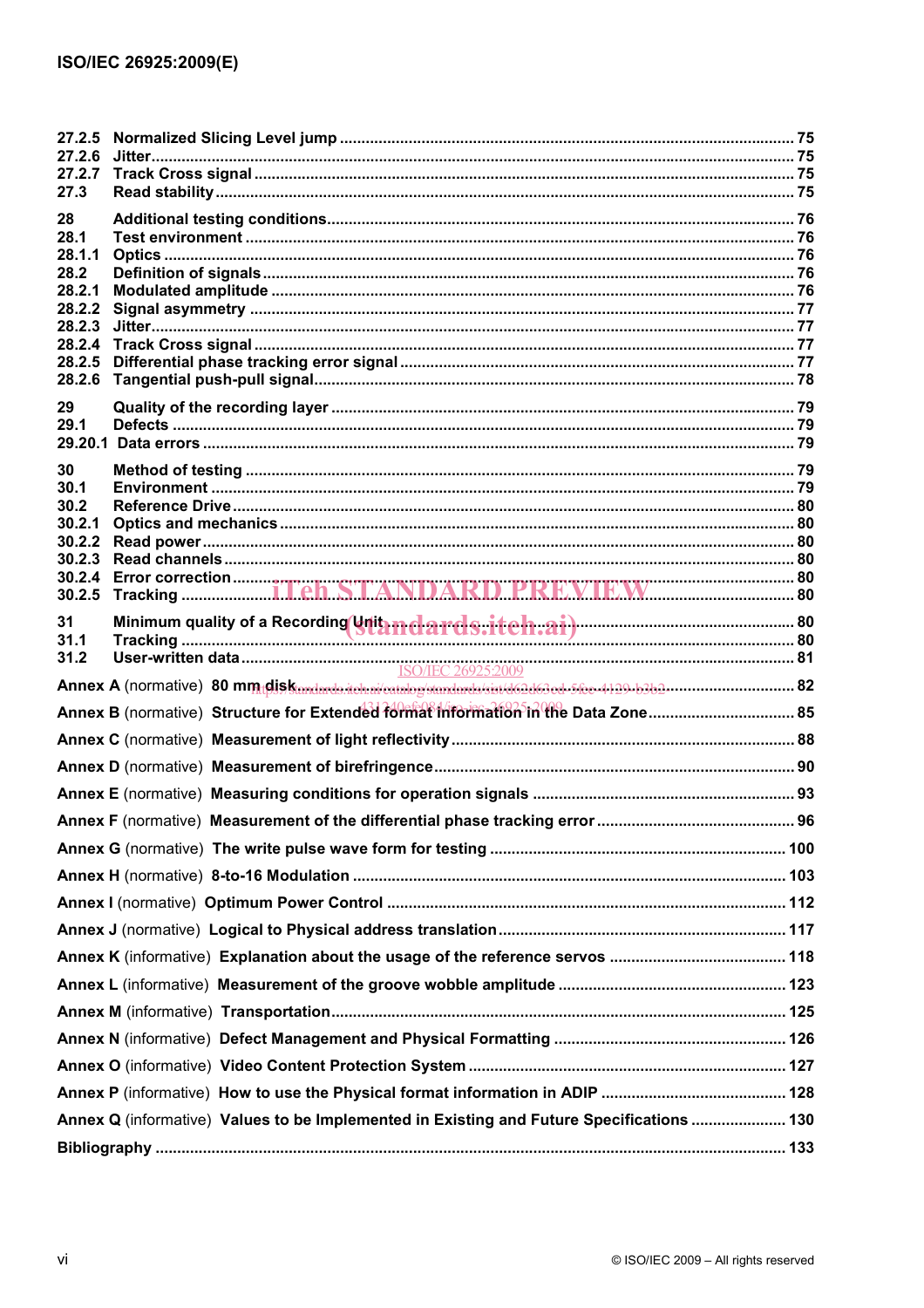## **Foreword**

ISO (the International Organization for Standardization) and IEC (the International Electrotechnical Commission) form the specialized system for worldwide standardization. National bodies that are members of ISO or IEC participate in the development of International Standards through technical committees established by the respective organization to deal with particular fields of technical activity. ISO and IEC technical committees collaborate in fields of mutual interest. Other international organizations, governmental and non-governmental, in liaison with ISO and IEC, also take part in the work. In the field of information technology, ISO and IEC have established a joint technical committee, ISO/IEC JTC 1.

International Standards are drafted in accordance with the rules given in the ISO/IEC Directives, Part 2.

The main task of the joint technical committee is to prepare International Standards. Draft International Standards adopted by the joint technical committee are circulated to national bodies for voting. Publication as an International Standard requires approval by at least 75 % of the national bodies casting a vote.

Attention is drawn to the possibility that some of the elements of this document may be the subject of patent rights. ISO and IEC shall not be held responsible for identifying any or all such patent rights.

ISO/IEC 26925 was prepared by Ecma International (as ECMA-371) and was adopted, under a special "fasttrack procedure", by Joint Technical Committee ISO/IEC DTO 1, *Information technology*, in parallel with its approvide to the its approvide to the its approvide to the its approvide to the its approvide to the its approvid approval by national bodies of ISO and IEC.

This second edition cancels and replaces the first edition (ISO/IEC 26925:2006), which has been technically revised.

ISO/IEC 26925:2009 https://standards.iteh.ai/catalog/standards/sist/d62d63cd-5fee-4129-b3b2- 431240efe084/iso-iec-26925-2009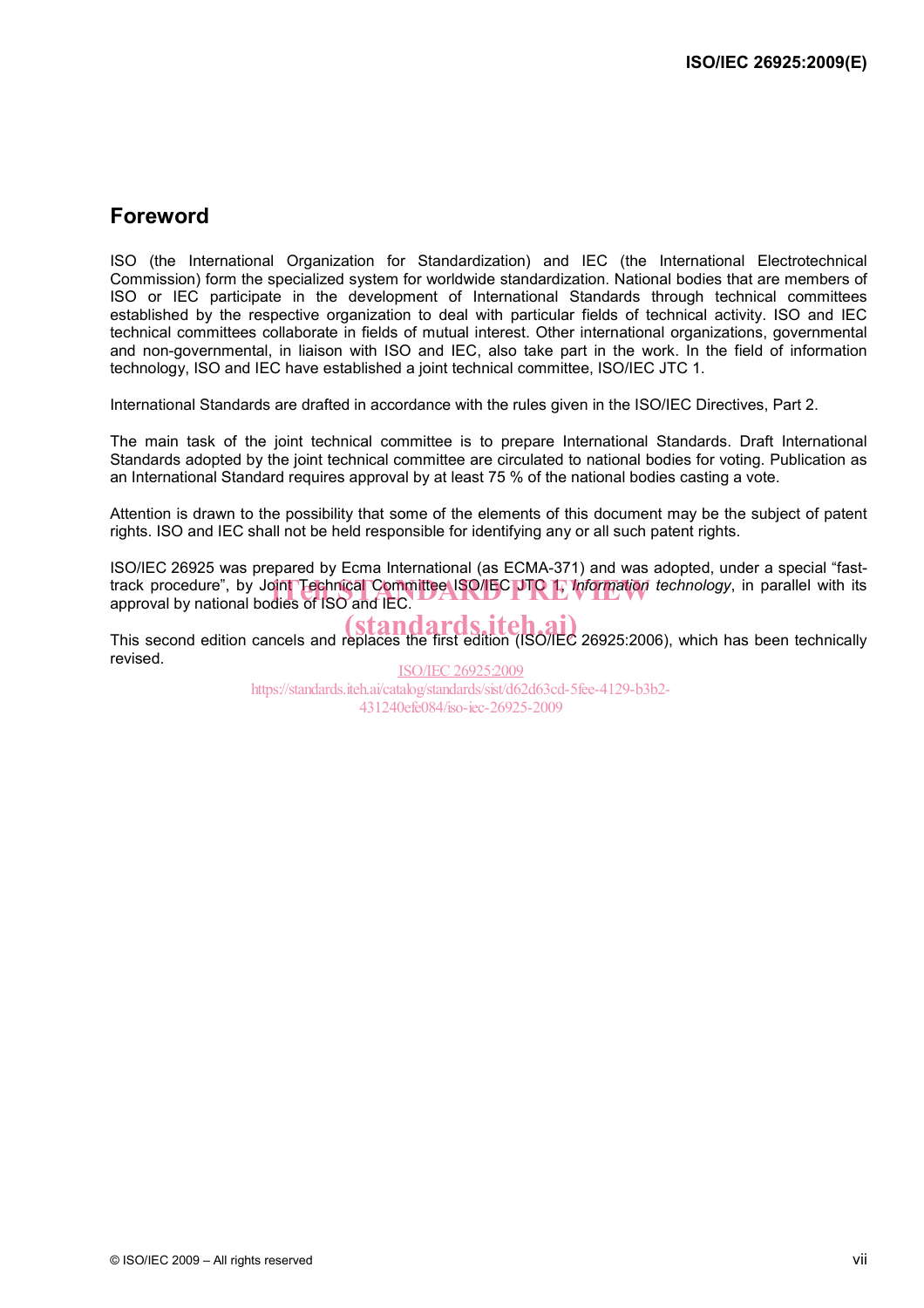### **Introduction**

Ecma Technical Committee TC31 was established in 1984 for the standardization of optical disks and optical disk cartridges (ODC). Since its establishment, the Committee has made major contributions to ISO/IEC toward the development of International Standards for 80 mm, 90 mm, 120 mm, 300 mm, and 356 mm media. Numerous standards have been developed by TC31 and published by Ecma, almost all of which have also been adopted by ISO/IEC under the fast-track procedure as International Standards.

In February 2002, a group of companies proposed that TC31 develop a standard for 120 mm rewritable optical disks using phase change recording technology and based on ISO/IEC 16448 and ISO/IEC 16969. TC31 adopted this project and started the work that resulted in ISO/IEC 17341.

In February 2005, a proposal was made to TC31 to develop a new Ecma Standard that supports high-speed recording of 120 mm and 80 mm rewritable disks based on the same technology as ISO/IEC 17341.

This International Standard specifies two Types of rewritable optical disks: one (Type S) making use of recording on only a single side of the disk and yielding a nominal capacity of 4,7 Gbytes or 1,46 Gbytes per disk and the other (Type D) making use of recording on both sides of the disk and yielding a nominal capacity of 9,4 Gbytes or 2,92 Gbytes per disk.

This International Standard, taken together with a standard for volume and file structure, such as for instance<br>developed in Ecma Technical Committee TC15, provides the requirements for information interchange developed in Ecma Technical Committee TC15, provides the requirements for information interchange between systems. (standards.iteh.ai)

> ISO/IEC 26925:2009 https://standards.iteh.ai/catalog/standards/sist/d62d63cd-5fee-4129-b3b2- 431240efe084/iso-iec-26925-2009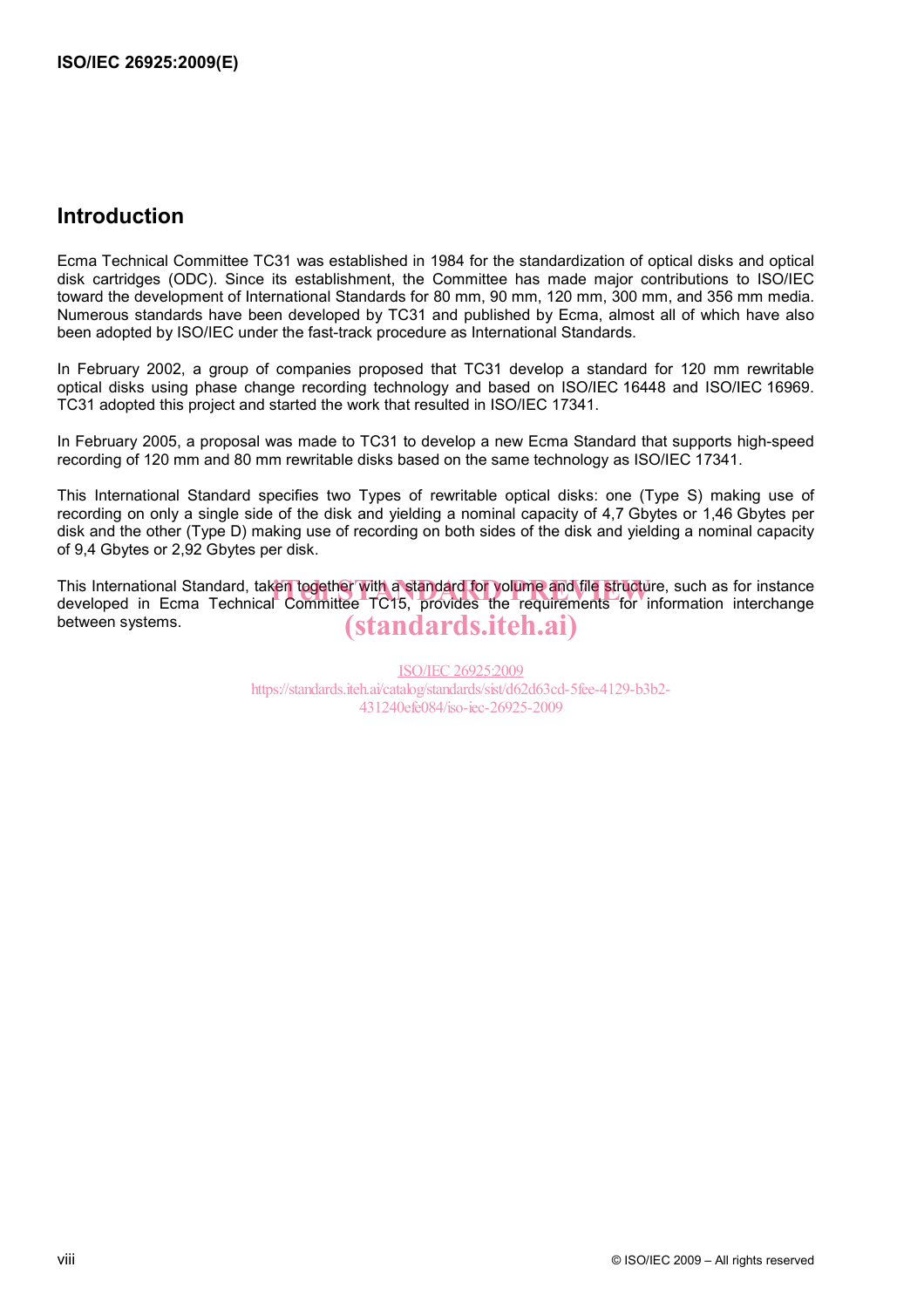## **Information technology — Data interchange on 120 mm and 80 mm optical disk using +RW HS format — Capacity: 4,7 Gbytes and 1,46 Gbytes per side (recording speed 8X)**

#### **1 Scope**

This International Standard specifies the mechanical, physical and optical characteristics of 120 mm rewritable optical disks with capacities of 4,7 Gbytes and 9,4 Gbytes. It specifies the quality of the recorded and unrecorded signals, the format of the data and the recording method, thereby allowing for information interchange by means of such disks. The data can be written, read and overwritten many times using the phase change method. These disks are identified as +RW HS (High Speed).

This International Standard also specifies 80 mm disks with capacities of 1,46 Gbytes and 2,92 Gbytes. These disks have the same characteristics as the 120 mm disks, except for some parameters related to the smaller dimensions. All parameters unique for the 80 mm disks are specified in Annex A.

This International Standard specifies the following:  $R$ D PREVIEW

- $-$  two related but different Types of this disk (see Clause  $h$ ,  ${\bf a i}$ )
- the conditions for conformance; ISO/IEC 26925:2009 https://standards.iteh.ai/catalog/standards/sist/d62d63cd-5fee-4129-b3b2-
- the environments in which the disk is to be tested, operated and stored;
- ⎯ the mechanical, physical and dimensional characteristics of the disk, so as to provide mechanical interchange between data processing systems;
- ⎯ the format of the information on the disk, including the physical disposition of the tracks and sectors, the error correcting codes and the coding method;
- the characteristics of the signals recorded on the disk, thus enabling data processing systems to read the data from the disk.

This International Standard provides for the interchange of disks between optical disk drives. Together with a standard for volume and file structure, it provides for full data interchange between data processing systems.

### **2 Conformance**

#### **2.1 Optical disk**

A claim of conformance with this International Standard shall specify the Type implemented. An optical disk is in conformance with this International Standard if it meets all mandatory requirements specified for its Type.

#### **2.2 Generating system**

A generating system is in conformance with this International Standard if the optical disk it generates is in accordance with 2.1.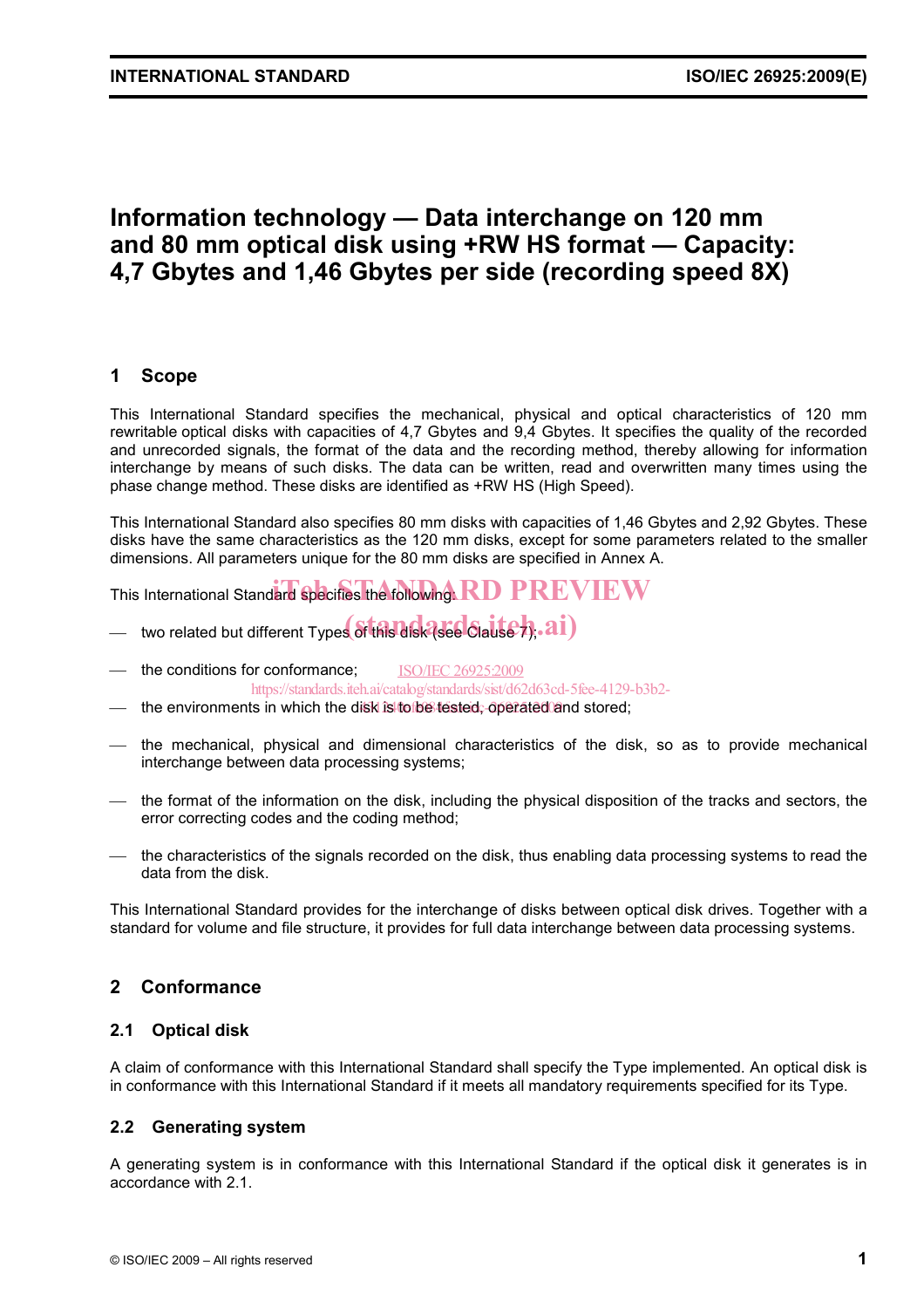#### **2.3 Receiving system**

A receiving system is in conformance with this International Standard if it is able to handle both Types of optical disk according to 2.1.

#### **2.4 Compatibility statement**

A claim of conformance by a generating or receiving system with this International Standard shall include a statement listing any other standards supported. This statement shall specify the numbers of the standards, the optical disk types supported (where appropriate) and whether support includes reading only or both reading and writing.

#### **3 Normative references**

The following referenced documents are indispensable for the application of this document. For dated references, only the edition cited applies. For undated references, the latest edition of the referenced document (including any amendments) applies.

ISO/IEC 4873:1991, *Information technology — ISO 8-bit code for information interchange — Structure and rules for implementation* 

ISO/IEC 16448:2002, *Information technology — 120 mm DVD — Read-only disk* 

ECMA-287, *Safety of electronic* equipment (2002) **IDARD PREVIEW** 

## (standards.iteh.ai)

#### **4 Terms and definitions**

ISO/IEC 26925:2009

For the purposes of this document, the following terms and definitions apply  $_{\rm{fee}\text{-}4129\text{-}b3b2\text{-}}$ 

431240efe084/iso-iec-26925-2009

#### **4.1**

#### **channel bit**

elements by which the binary values ZERO and ONE are represented by marks and spaces on the disk

#### **4.2**

#### **clamping zone**

annular part of the disk within which the clamping force is applied by the clamping device

#### **4.3**

#### **Digital Sum Value**

#### **DSV**

arithmetic sum obtained from a bit stream by allocating the decimal value +1 to bits set to ONE and the decimal value −1 to bits set to ZERO

#### **4.4**

#### **disk reference plane**

plane defined by the perfectly flat annular surface of an ideal spindle onto which the clamping zone of the disk is clamped, and which is normal to the axis of rotation

#### **4.5**

#### **dummy substrate**

layer, which can be transparent or not, provided for the mechanical support of the disk and, in some cases, of the recording layer as well

#### **4.6**

#### **entrance surface**

surface of the disk onto which the optical beam first impinges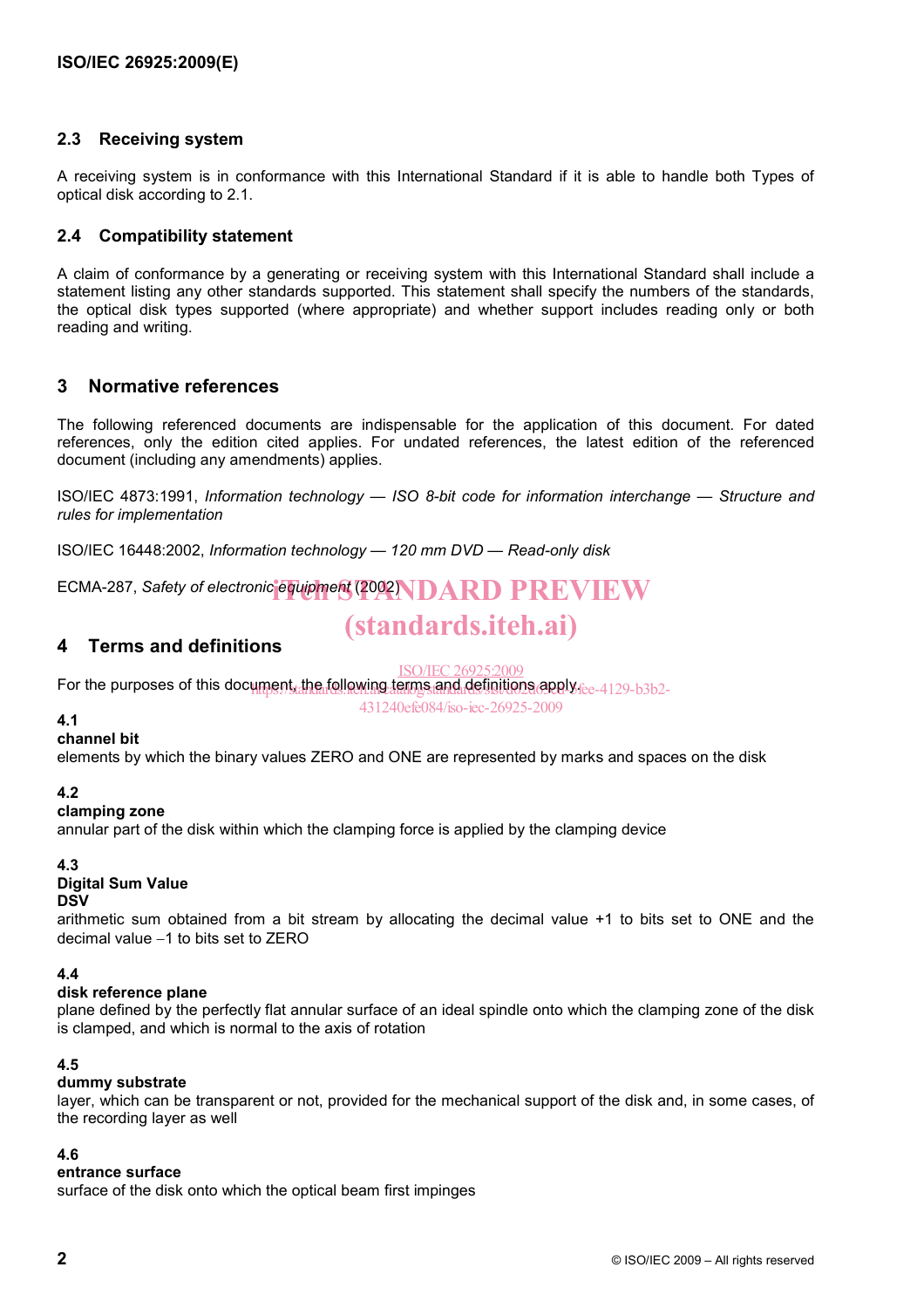### **4.7**

**field** 

subdivision of a sector

#### **4.8**

#### **groove**

trench-like feature of the disk, applied before the recording of any information and used to define the track location

NOTE The groove is located nearer to the entrance surface than the "land" between the grooves. The recording is made on the groove.

#### **4.9**

#### **interleaving**

process of reallocating the physical sequence of units of data so as to render the data more immune to burst errors

#### **4.10**

#### **mark**

feature of the recording layer that can take the form of an amorphous domain, a pit or any other type or form that can be sensed by the optical system

NOTE The pattern of marks and spaces represents the data on the disk.

#### **4.11**

## **phase change**

phase change<br>physical effect by which the area of a recording layer irradiated by a laser beam is heated so as to change from an amorphous state to a crystalling state and vice versen.  $\bm{ai})$ 

#### **4.12**

#### **physical sector**

ISO/IEC 26925:2009

smallest addressable thart on a track in the Information Zone of a disk that can be accessed independently of other addressable parts of the zone 431240efe084/iso-iec-26925-2009

#### **4.13**

#### **recording layer**

layer of the disk on which data is written during manufacture and/or use

#### **4.14**

## **Reed–Solomon code RS**

error detection and/or correction code

#### **4.15**

#### **reference velocity**

linear velocity that results in the nominal channel bit rate of 26,156 25 Mbit/s

#### **4.16**

#### **space**

feature of the recording layer that can take the form of a crystal, a non-pit or any other type or form that can be sensed by the optical system

NOTE The pattern of marks and spaces represents the data on the disk.

#### **4.17**

#### **substrate**

transparent layer of the disk, provided for mechanical support of the recording layer, through which the optical beam accesses the recording layer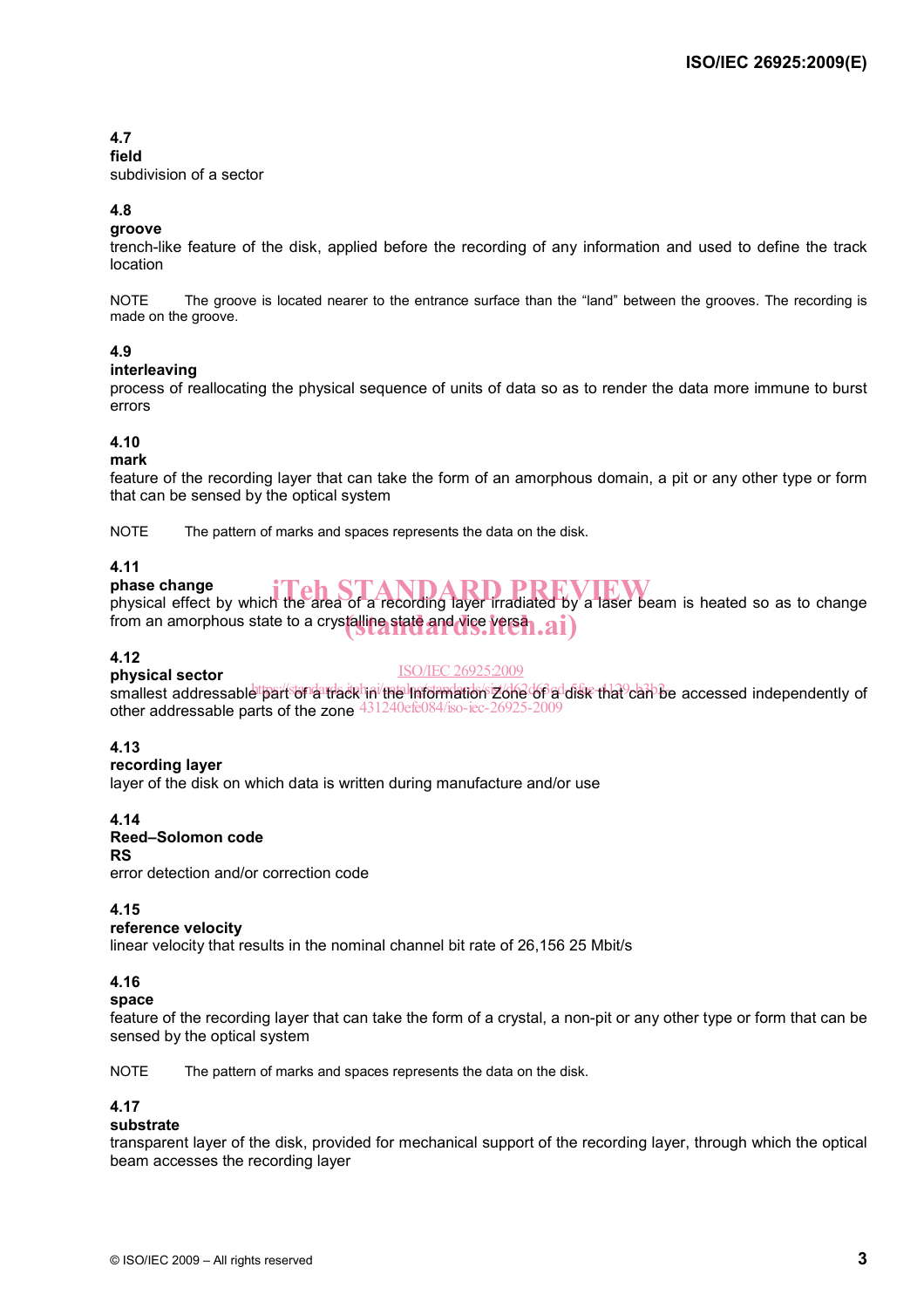#### **4.18**

**track** 

360° turn of a continuous spiral

#### **4.19**

**track pitch** 

distance between adjacent track centrelines, measured in a radial direction

#### **4.20**

#### **Video Content Protection System VCPS**

method to prevent unauthorized copying and/or redistribution of video data that is recorded in the DVD+R/+RW video format

#### **4.21**

#### **wobble**

continuous sinusoidal deviation of the track from the average centreline

NOTE Location information is included as phase modulated data in the wobble.

## **4.22**

**zone** 

annular area of the disk

## **5** Conventions and notations STANDARD PREVIEW

#### **5.1 Representation of numbers**  (standards.iteh.ai)

A measured value is rounded off to the least sightficant<sup>o</sup> digit<sup>on</sup>df the corresponding specified value. For instance, it implies that a specified value of ণ,26 with a positive tolerance of ‡ত,01 and a negative tolerance of - 0,02 allows a range of measured values from 14,285 to 14.527 4c-26925-2009

Numbers in decimal notations are represented by the digits 0 to 9.

Numbers in hexadecimal notation are represented by the hexadecimal digits 0 to 9 and A to F in parentheses.

The setting of bits is denoted by ZERO and ONE.

Numbers in binary notations and bit patterns are represented by strings of digits 0 and 1, with the most significant bit shown to the left. In a pattern of *n* bits, bit  $b_{(n-1)}$  shall be the most significant bit (msb) and bit  $b_0$ shall be the least significant bit (lsb). Bit  $b_{(n-1)}$  shall be recorded first.

Negative values of numbers in binary notation are given as Two's complement.

In each data field, the data is recorded so that the most significant byte (MSB), identified as Byte 0, shall be recorded first and the least significant byte (LSB) last.

In a field of 8*n* bits, bit  $b_{(8n-1)}$  shall be the most significant bit (msb) and bit  $b_0$  the least significant bit (lsb). Bit b(8*n*-1) shall be recorded first.

#### **5.2 Names**

The names of entities, e.g. specific tracks, fields, etc., are given with an initial capital.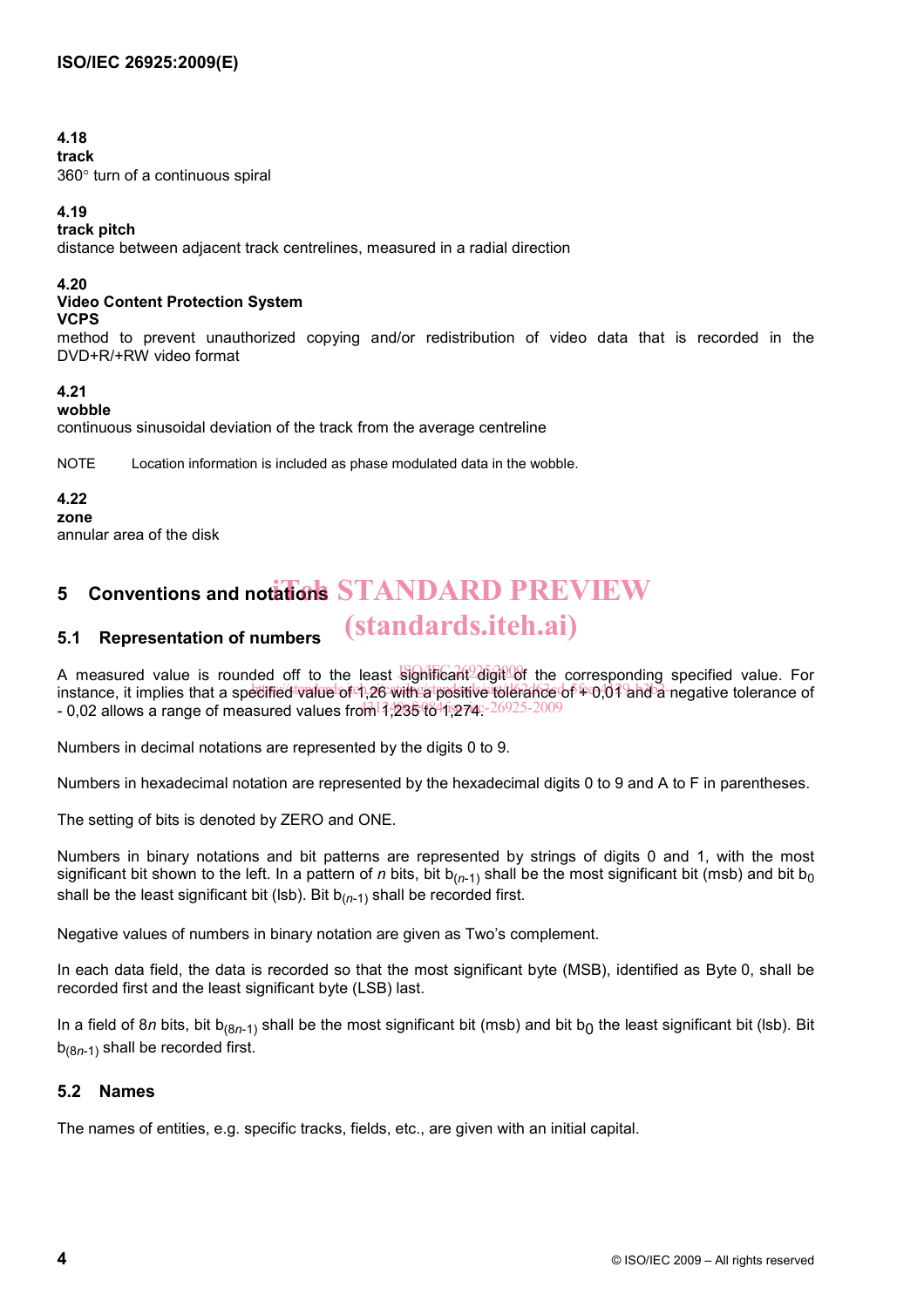### **6 Abbreviated terms**

| a.c.        | alternating current                                                              |
|-------------|----------------------------------------------------------------------------------|
| <b>ADIP</b> | address in pre-groove                                                            |
| <b>ASM</b>  | asymmetry                                                                        |
| ΒP          | <b>Byte Position</b>                                                             |
| <b>BPF</b>  | <b>Band Pass Filter</b>                                                          |
| CAV         | <b>Constant Angular Velocity</b>                                                 |
| <b>CLD</b>  | <b>Constant Linear Density</b>                                                   |
| <b>CLV</b>  | <b>Constant Linear Velocity</b>                                                  |
| d.c.        | direct current                                                                   |
| <b>DCB</b>  | <b>Disk Control Block</b>                                                        |
| <b>DCC</b>  | d.c. Component suppression Control                                               |
| <b>DOW</b>  | <b>Direct OverWrite</b>                                                          |
| <b>DSV</b>  | Digital Sum Value                                                                |
| ECC         | <b>Error Correction Code</b>                                                     |
| <b>EDC</b>  | <b>Error Detection Code</b>                                                      |
| EI.         | <b>Extended Information</b>                                                      |
| <b>FDCB</b> | <b>Formatting DCB</b>                                                            |
| HF          | <b>High Frequency</b>                                                            |
| ID          | <b>Identification Data</b>                                                       |
| IED         | ID Error Detection code                                                          |
| <b>LPF</b>  | 'ANDARD PREVIEW<br>Low Pass Filte <b>Cn</b>                                      |
| <b>LSB</b>  | Least Significant Byte(standards.iteh.ai)                                        |
| Isb         | least significant bit                                                            |
| <b>LSN</b>  | <b>Logical Sector Number</b><br><b>ISO/IEC 26925:2009</b>                        |
| <b>MSB</b>  | Most Significant Byte<br>iteh.ai/catalog/standards/sist/d62d63cd-5fee-4129-b3b2- |
| msb         | most significant bit<br>431240efe084/iso-iec-26925-2009                          |
| <b>NA</b>   | <b>Numerical Aperture</b>                                                        |
| <b>NRZ</b>  | Non Return to Zero                                                               |
| <b>NRZI</b> | Non Return to Zero Inverted                                                      |
| <b>NSL</b>  | Normalized Slicing Level                                                         |
| <b>OPC</b>  | <b>Optimum Power Control</b>                                                     |
| <b>OTP</b>  | Opposite Track Path                                                              |
| <b>PAA</b>  | Physical Address in ADIP                                                         |
| <b>PBS</b>  | Polarizing Beam Splitter                                                         |
| ΡI          | Parity of Inner-code                                                             |
| <b>PLL</b>  | Phase Locked Loop                                                                |
| PO          | Parity of Outer-code                                                             |
| <b>PP</b>   | Push-Pull                                                                        |
| pp          | peak-to-peak                                                                     |
| <b>PSN</b>  | <b>Physical Sector Number</b>                                                    |
| <b>PTP</b>  | <b>Parallel Track Path</b>                                                       |
| <b>RIN</b>  | <b>Relative Intensity Noise</b>                                                  |
| <b>RPM</b>  | <b>Revolutions Per Minute</b>                                                    |
| <b>RS</b>   | Reed-Solomon code                                                                |
| <b>RSV</b>  | reserved (in use by specific applications)                                       |
| <b>RUN</b>  | <b>Recording UNit</b>                                                            |
| <b>SNR</b>  | Signal to Noise Ratio                                                            |
| <b>SPS</b>  | <b>Start Position Shift</b>                                                      |
| <b>SYNC</b> | synchronization code                                                             |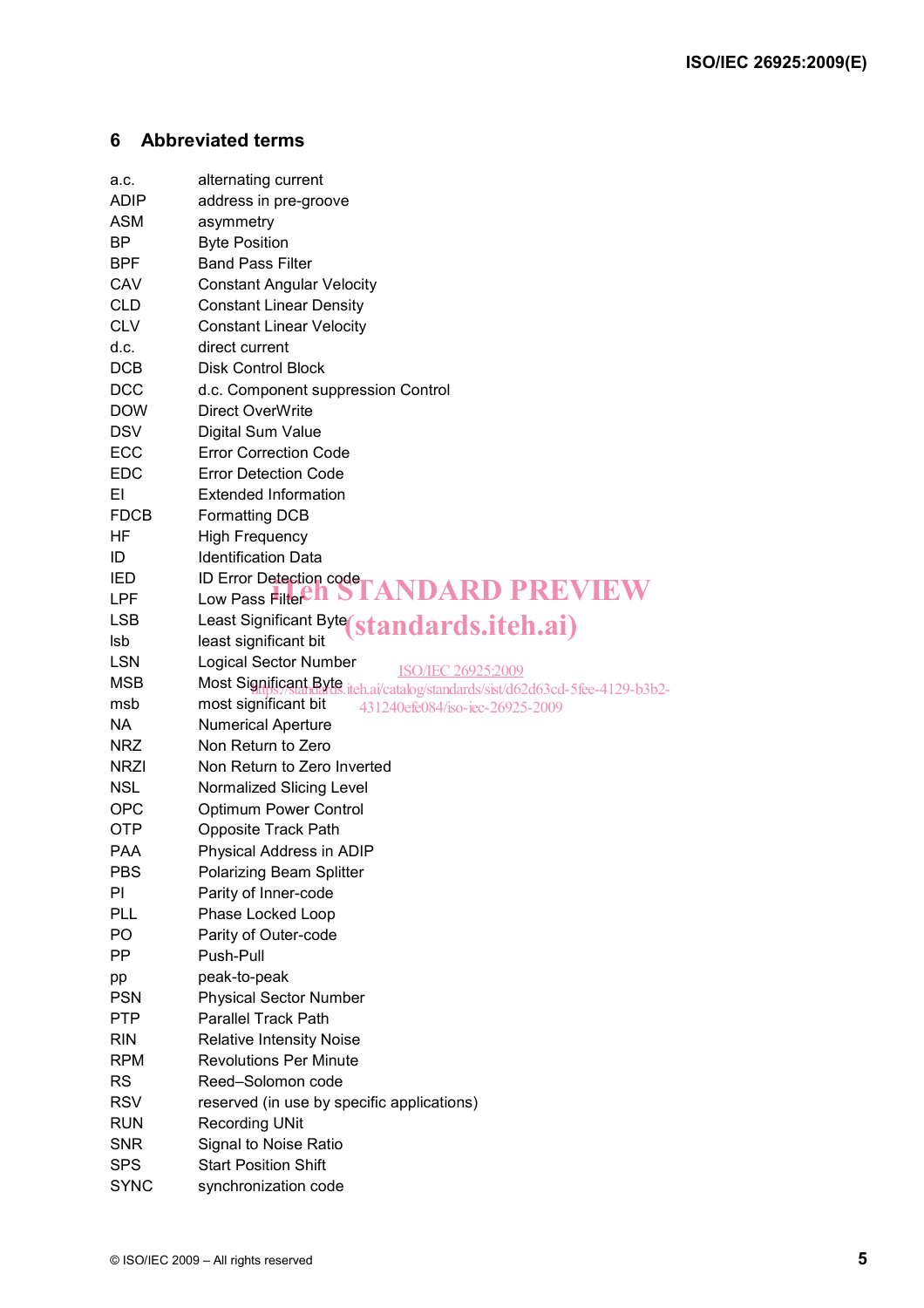### **7 General description of the optical disk**

The optical disk that is the subject of this International Standard consists of two substrates bonded together by an adhesive layer, so that the recording layer(s) is (are) on the inside. The centring of the disk is performed on the edge of the centre hole of the assembled disk on the side currently accessed. Clamping is performed in the Clamping Zone. This International Standard provides for two Types of such disks.

- **Type S5** consists of a substrate, a single recording layer and a dummy substrate. The recording layer can be accessed from one side only. The capacity is 4,7 Gbytes for the 120 mm sized disk and 1,46 Gbytes for the 80 mm sized disk.
- **Type D10** consists of two substrates and two recording layers. From each side of the disk only one of the recording layers can be accessed. The capacity is 9,4 Gbytes for the 120 mm sized disk and 2,92 Gbytes for the 80 mm sized disk.

Data can be written onto the disk as marks in the form of amorphous spots in the crystalline recording layer and can be overwritten with a focused optical beam, using the phase change effect between amorphous and crystalline states. The data can be read with a focused optical beam, using the phase change effect as the difference in the reflectivity between amorphous and crystalline states. The beam accesses the recording layer through a transparent substrate of the disk.

Figure 1 shows schematically the two Types.



**Figure 1 — Types of +RW HS disk** 

The efficiency and data reliability of +RW HS disks can be improved by the use of Background Formatting and Defect Management. An example of such a system is referred to in Annex N.

Unauthorized copying and/or redistribution of video data that is recorded in the DVD+R/+RW Video Format can be prevented by applying the Video Content Protection System as referred to in Annex O.